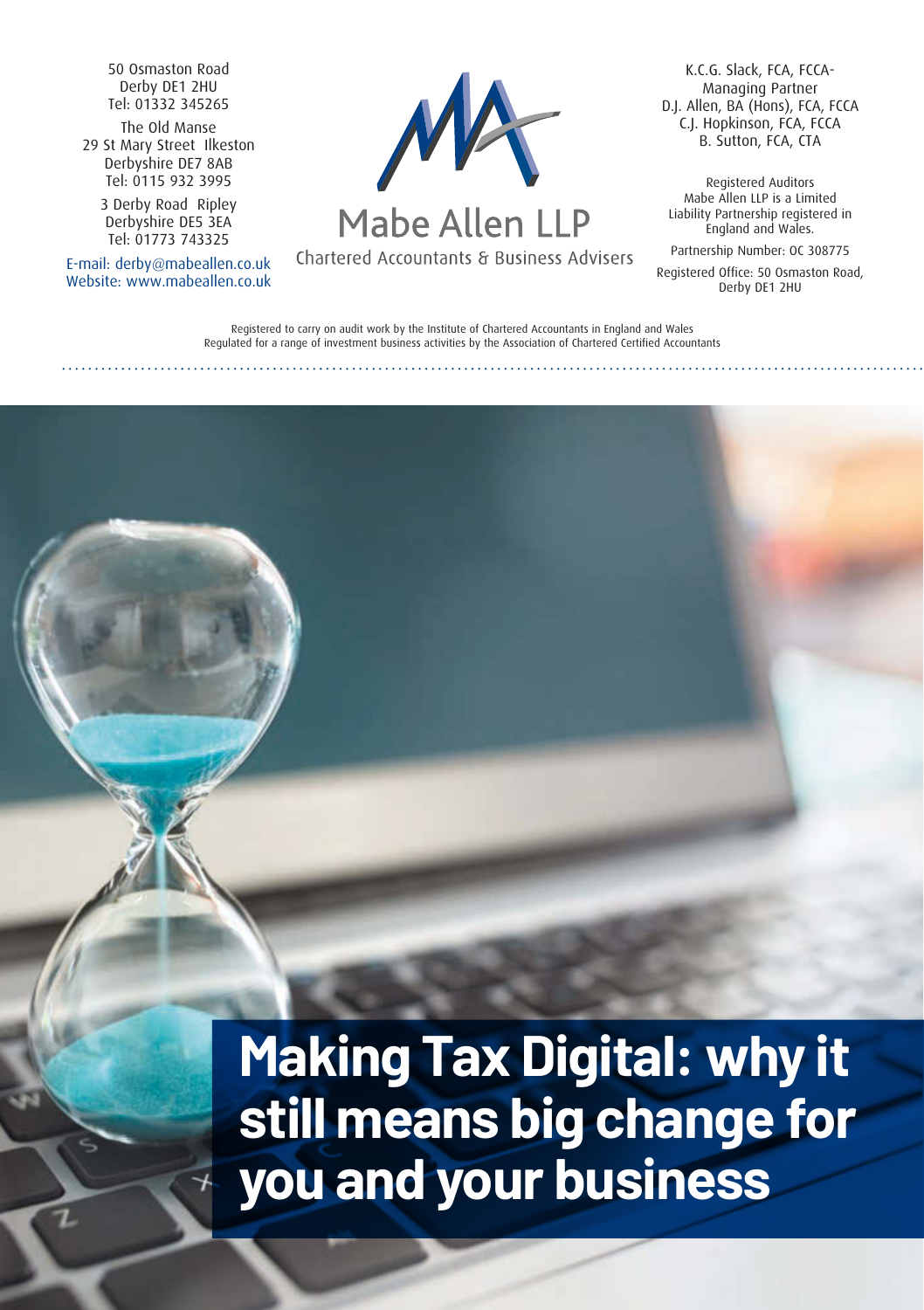**April 2022 sees the final phase of Making Tax Digital (MTD) for VAT. But that's just the tip of the iceberg. MTD for income tax (MTD ITSA) comes next, and implementation is likely to be altogether more challenging. And then there's corporation tax.**

## **MTD basics**

MTD requires individuals and businesses to:

- keep and preserve certain specific business records digitally, in what is known as MTD functional compatible software
- file quarterly updates with HMRC via that software
- complete an end of year finalisation process where relevant.

# **The hot topic: MTD for income tax**

In an unexpected pre-Budget announcement, the government has just set out the final details for the MTD ITSA regime. There is also a new timescale for implementation, allowing an extra year for businesses to get ready for the change. The new timetable should also put HMRC's pilot scheme back on the agenda as a viable option to help businesses prepare in the run-up to mandation.

With the current commercial pressures on businesses, the postponement of a further set of compliance obligations is obviously a welcome development.

But it's only a temporary delay. The Covid-19 emergency has given the government more reason than ever to want the accurate, real-time view of business performance that MTD is designed to provide, and businesses must be ready for the new rules when introduced. MTD ITSA comes underpinned by a new penalty regime, and it will be important to get it right from the outset.

#### **Timetable**

**Phased implementation:** MTD ITSA will be introduced in three stages:

• sole traders and landlords with qualifying income over £10,000 start first

- general partnerships, that is partnerships that only have individuals as partners (rather than, for example, having corporate partners), start a year later
- other types of partnerships will enter MTD ITSA at a date in the future yet to be decided.

**Go live dates:** for sole traders and landlords with qualifying income over £10,000, the start date is 6 April 2024. This is a year later than had been expected.

For general partnerships, the start date is 6 April 2025.

Earlier guidance had suggested that businesses would enter MTD ITSA for the first accounting period beginning **on or after** the start of the tax year in which MTD ITSA was rolled out. This would have staggered entry to the system, depending on the date of the accounting year end, as entry to MTD for VAT was staggered. This would have meant additional time to prepare for the change.

However, the newly-published regulations make it clear that this will not be the case. For each phase of implementation, all businesses required to enter MTD ITSA will enter together, at the start of the tax year.

### **Who is affected?**

Those with 'qualifying income' over £10,000. This is total income from self-employment and property. In a post-pandemic context, where many businesses have made a loss, it's important to note that the total is *before* deduction of expenses.

Trusts, estates, trustees of registered pension schemes and non-resident companies are not included in MTD ITSA.

There are special provisions for non-UK domiciled individuals.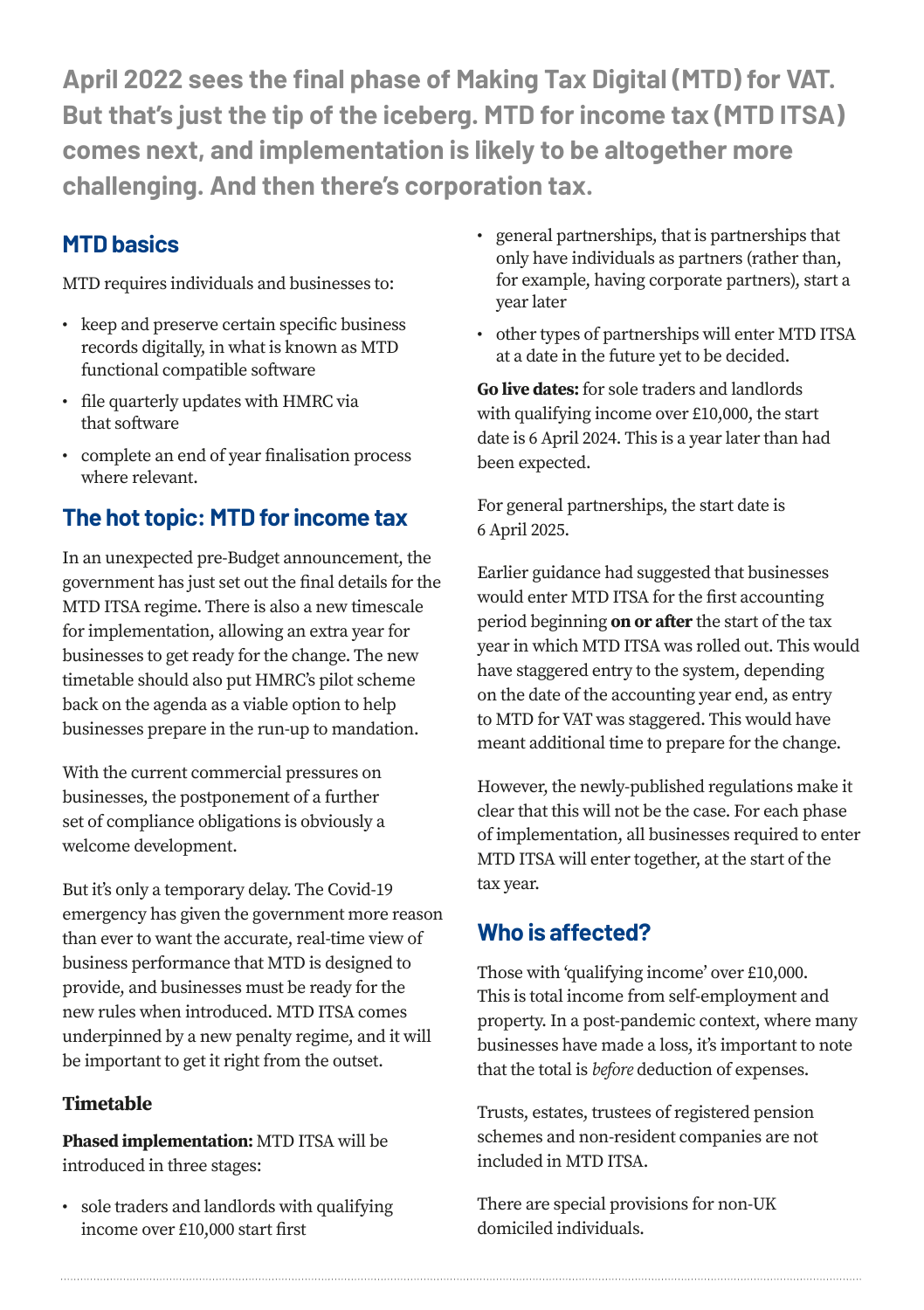New businesses will need to join MTD ITSA from the April after the submission of their first self assessment tax return.

# **What's involved?**

#### **Digital record keeping**

MTD requires an end to end digital journey. Data flows from each individual business transaction, into the quarterly filing to HMRC, each stage linked digitally, without manual input. Filings themselves pass into HMRC through its application programme interface (API). Where a combination of software products and spreadsheets are used, digital links are needed between them.

There are a number of ways to do this:

- a bespoke software package that keeps digital records and makes your quarterly updates through HMRC's API
- spreadsheets that are API enabled, allowing them to access HMRC systems
- using what's called bridging software. This allows you to use existing accounting software or spreadsheets by bolting on additional software to send data to HMRC through its API.

MTD ITSA may mean you need to make changes to the way records are kept and returns filed with HMRC, choosing new software products. We should be pleased to discuss the best way ahead for your business.

Transactions should be recorded as close to the date of the transaction as possible, and before the quarterly filing for that period. There will be some niche provision for retailers.

### **More frequent reporting**

MTD ITSA means considerably more annual touchpoints with HMRC. The number will depend on income sources and circumstances. For most people, it's likely to bring six points of contact: four quarterly updates plus a year end finalisation process to create what is called an end of period statement (EOPS), to finalise trading/ property income. There is then a final declaration, equivalent to the current self assessment tax return.

**Quarterly updates:** These are summaries of business income and expenses. Precisely what this involves is yet to be specified. It had been understood previously that only a three-line summary would be required for some smaller businesses, and we shall update you as the position becomes clearer.

**When?** Quarterly updates will be made either to standard quarters:

- 6 April to 5 July
- 6 July to 5 October
- 6 October to 5 January
- 6 January to 5 April

or, to calendar quarters:

- 1 April to 30 June
- 1 July to 30 September
- 1 October to 31 December
- 1 January to 31 March.

To use calendar quarters, however, you have to apply to HMRC, and there is a deadline for this: the earlier of the time of submission of your first quarterly update, or the date of your first quarterly deadline.

**Deadlines for quarterly filing:** There is essentially a month to make each quarterly submission. Deadlines are 5 August, 5 November, 5 February and 5 May, and they are the same, regardless of whether you use standard or calendar quarters. Failure to submit by the deadline could mean liability for a late submission penalty.

**Tax calculation:** HMRC will automatically generate a calculation of how much tax it thinks you owe, based on the information provided in your latest quarterly filing. This however, is likely to need considerable adjustment to constitute a meaningful reflection of liability and we can advise further here.

#### **The end of period statement**

The EOPS is based on your accounting period or basis period. It will include the relevant accounting